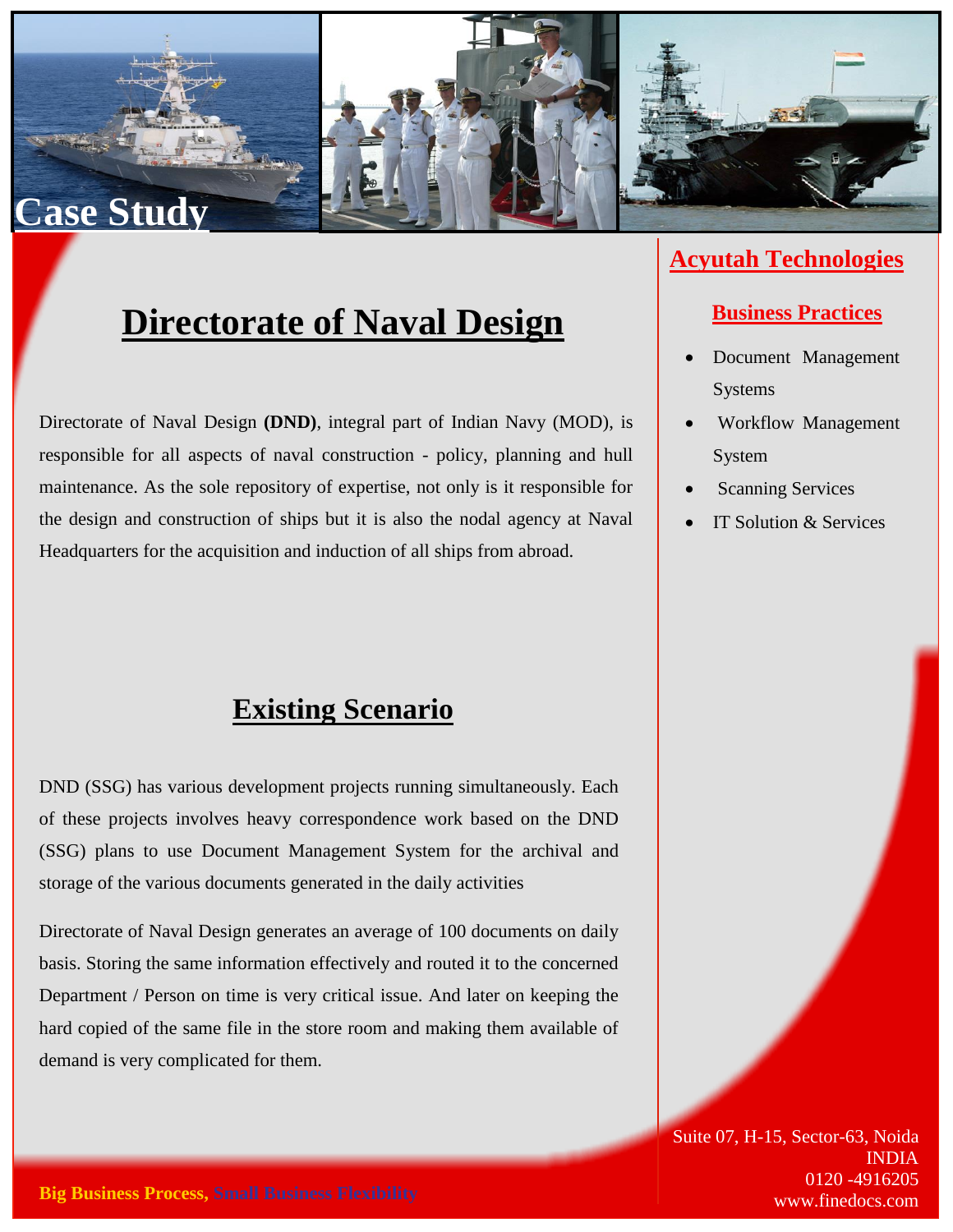# **Existing System in DND**

 **Existing System for Daily Mails**: All the mails that come via post are received by DGND (Directorate General Naval Design). These mails are scrutinized and segregated as per the projects. The mails bearing the comments and notes by DGND are sent to the respective mail folders/ files (differentiated as per projects).

**Problem: Manual processing is extremely time consuming, inefficient and costly affair, with a high dependency upon large number of staff for filing and transferring mails.**

 **Existing System of Drawings and Design Approval**: Ship designs and drawings prepared once needs continuous approvals, corrections and updates before the design is finalized. These drawings were sent as attachments for the approval and reference seeking purposes.

**Problem: This process is a time consuming moreover the sanctity of the original document is lost.**

 **Existing System of Crucial Documents Management:** They were managing all the Critical documents manually and store them in file.

**Problem: Documents gets damaged, tempered by unauthorized persons and, retrieval of any related document from record room or even in the concerned section took a lot of time. This caused delay in functioning day today operations.**

The existing system used by DND suffers from many shortcomings which hinder smooth functioning which eventually affects the bottom line.

These manual interventions results to time lag and finally hampers the decision making and the delivery time.

> Suite 07, H-15, Sector-63, Noida INDIA 0120 -4916205 www.finedocs.com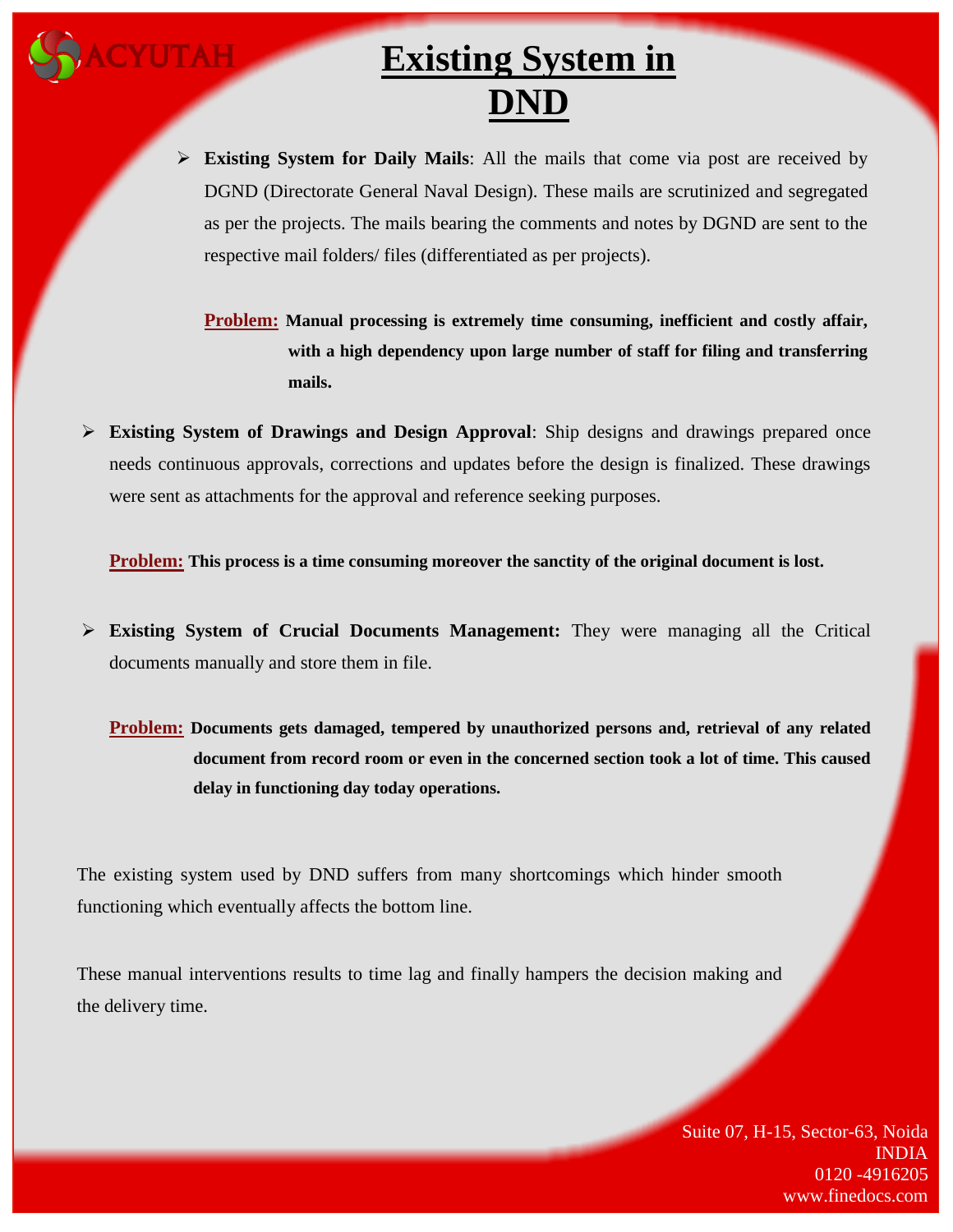

## **Acyutah's Solution**

Acyutah Technologies automated the whole manual documentation and mail circulation process at DND (SSG) to systematically route the relevant information for relevant process. Acyutah solution is a fusion of Document Management, Workflow management & Scanning solution capabilities, which facilitated the digitization of documents so that the information is reusable at all the required levels of an organization.

Using FineDocs, various document centric processes got automated.

- **Automated movement of the mail folder:** FineDocs stores and maintain documents in a tree view structure. The entire mail movement system at DND was replicated in FineDocs. The DGND has cabinets named after the work processes, mail movement for instance. The mails when received by DGND are scanned and digitized, these images with added comments and notes are uploaded to various folders named as per the projects
- **Automated Design Approval and Archival Process:** Using the integrated work flow and Version control features, the drawings and designs could be moved to various users maintaining the very original version of the drawing.

### **FineDocs – Document Management System**

Acyutah came up with its proprietary product, the **FineDocs** *- Document Management Solution***. FineDocs** was developed with the concept of building a software package to automate the entire documents handling activities in an organization.

Documents are digitally archived in **FineDocs** system for quick retrieval and wide scale distribution. It is designed for rapid deployment with high levels of scalability. User accesses on documents are based on individual rights. This comprehensive solution manages all documents throughout their lifecycle as per business rules.

> Suite 07, H-15, Sector-63, Noida INDIA 0120 -4916205 www.finedocs.com

**Big Business Process, Small Business Flexibility**